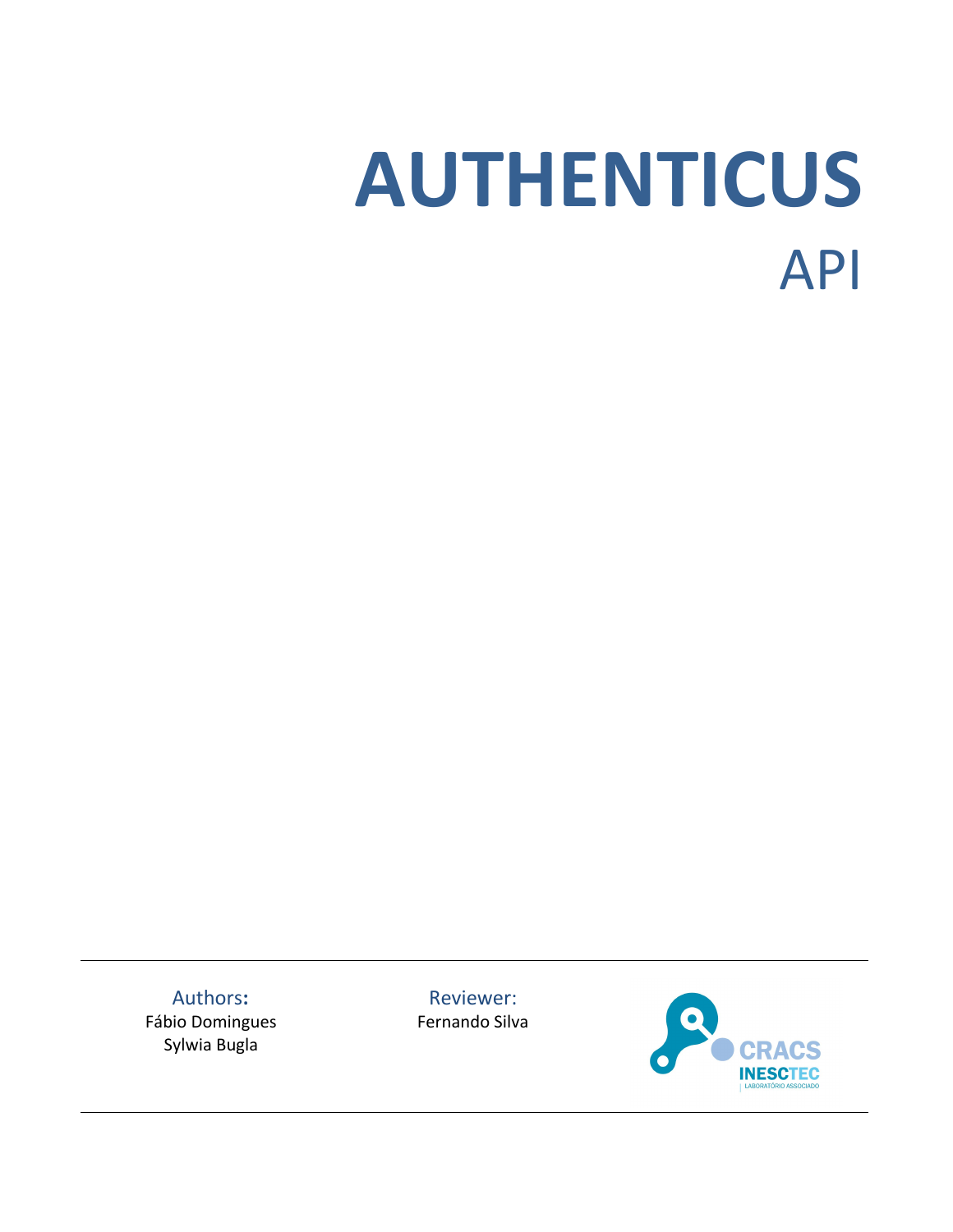<span id="page-1-0"></span>

| <b>Table of Contents</b>                           | $\overline{2}$ |
|----------------------------------------------------|----------------|
| Overview                                           | 3              |
| Support                                            | 3              |
| <b>Changes History</b>                             | 3              |
| <b>Notes</b>                                       | 3              |
| Introduction to Authenticus API                    | 4              |
| <b>REST</b>                                        | 4              |
| Service endpoint addresses                         | 4              |
| Authenticus Publication Record XML Schema location | 4              |
| User guide location                                | 4              |
| User technical documentation location              | 4              |
| <b>API Response Statuses</b>                       | 4              |
| <b>API Authentication</b>                          | 5              |
| <b>API Token Authentication</b>                    | 5              |
| Sample HTTP Header Example                         | 5              |
| API Operations/Actions Guidelines                  |                |
| Overview                                           | 6              |
| <b>Examples of Usage</b>                           | 8              |
| Search publications example                        | 8              |
| Retrieve Publication Metadata Example              | 8              |
| Search Researcher Publications Example             | 8              |
| Search for Institution Researchers                 | 8              |
| Authenticus API requirements                       | 9              |
| <b>API Publication Profile</b>                     | 9              |
| Institution Profile Management                     |                |
| <b>Institution Managers Types</b>                  | 10             |
| How to become Administrator/Editor?                | 10             |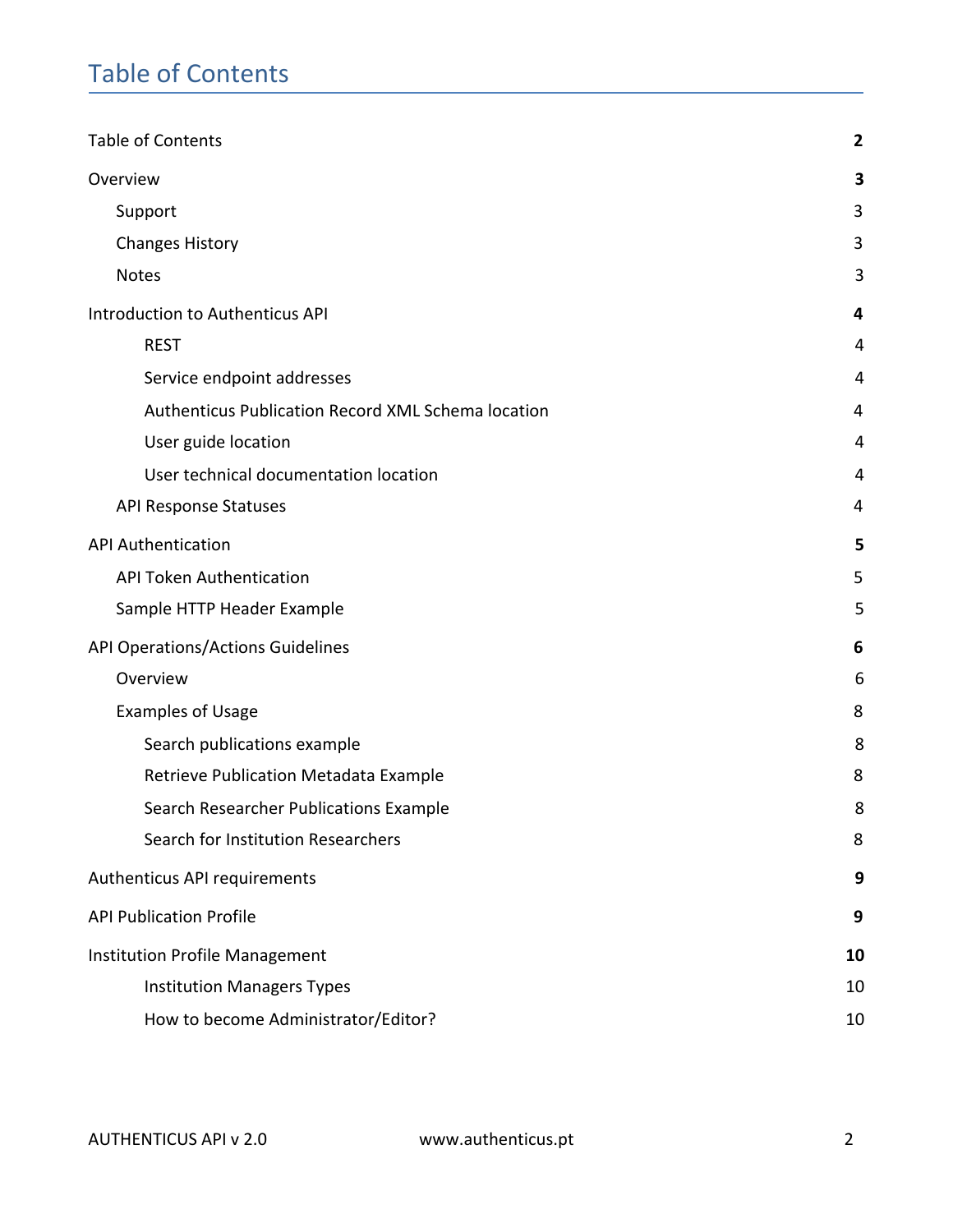# <span id="page-2-0"></span>**Overview**

Authenticus Application Programming Interface (API) is an automated service that allows other authorized systems to interact with Authenticus.

This guide describes how interested parties can register with the API to receive the client credentials that allow them to use the API. Furthermore, it describes the main API features and configurations, and it introduces the syntax of API requests and exemplifies its use. This document concludes with a reference to the Authenticus Publication Record (APR) and publication profiles that determine the type of access that users have to the APR.

# <span id="page-2-1"></span>Support

If you have any questions about the Authenticus API, please send an email to our support team [support@authenticus.pt](mailto:support@authenticus.up.pt)

# <span id="page-2-2"></span>Changes History

| <b>Version</b> | <b>Description</b>                                | Date               |
|----------------|---------------------------------------------------|--------------------|
| 1.0            | Authenticus API Release                           | 15-03-2016         |
| 2.0            | Added new API Operation                           | $ 08 - 10 - 2016 $ |
|                | Technical documentation added, new API operations | $ 01 - 02 - 2017$  |
|                | Added new API Operation                           | 19-11-2020         |

**Table 1: Changes History**

# <span id="page-2-3"></span>**Notes**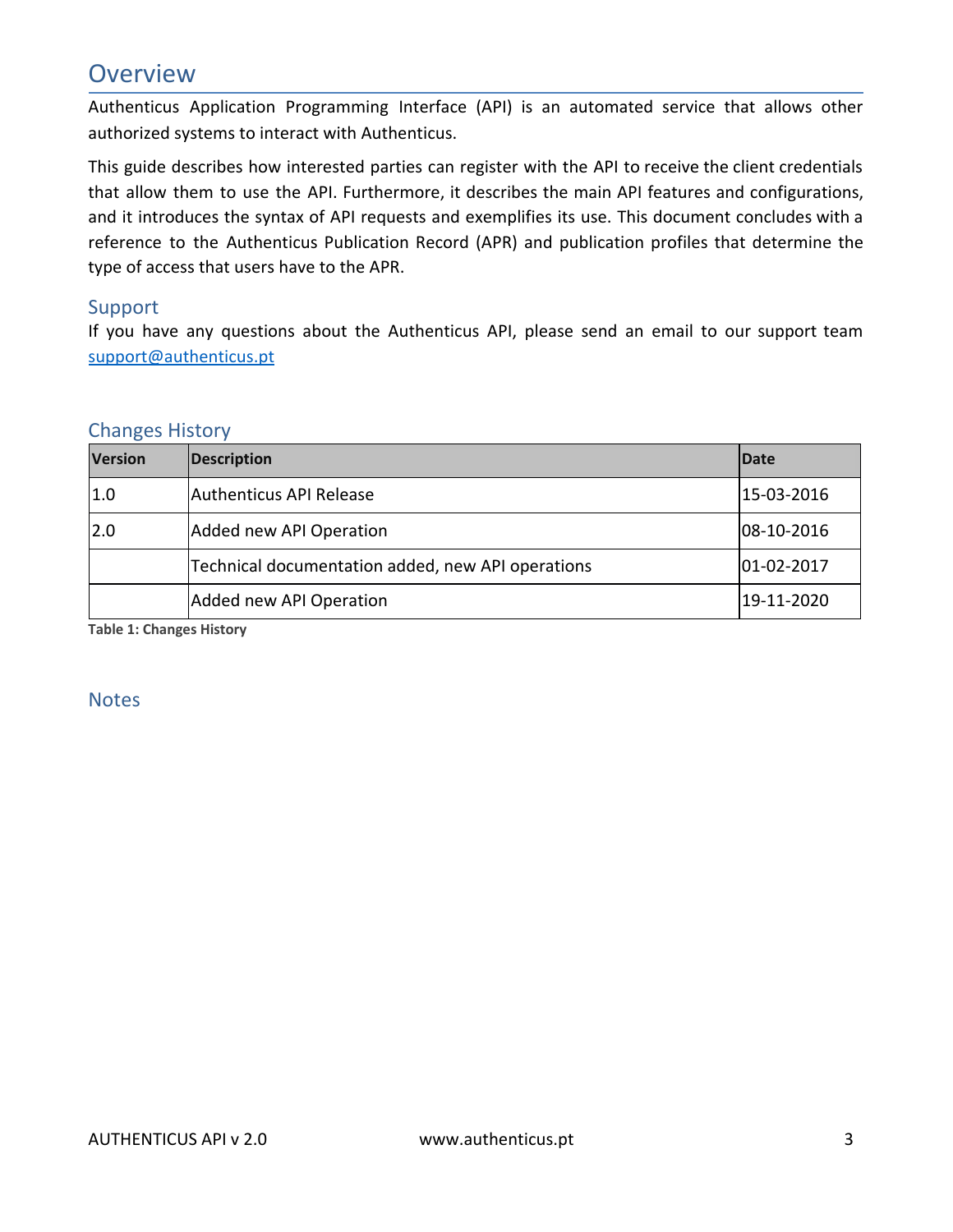# <span id="page-3-0"></span>Introduction to Authenticus API

The aim of the Authenticus API is to allow authorized users to interact with Authenticus to request data. It unifies all functionalities in a systematic way and provides them as a service.

## <span id="page-3-1"></span>REST

Authenticus API is an HTTP-based RESTful Web service, meaning that it uses a base URL along with standard HTTP methods to exchange data/resources. All calls and resources are transferred in a XML format. It is assured that XML requests are valid against the publication XSD schema.

<span id="page-3-2"></span>Service endpoint addresses

https://www.authenticus.pt/api/v2.0/

<span id="page-3-3"></span>Authenticus Publication Record XML Schema location

https://www.authenticus.pt/docs/api/authenticus-api.xsd

<span id="page-3-4"></span>User guide location

https://www.authenticus.pt/docs/api/Authenticus-API.pdf

<span id="page-3-5"></span>User technical documentation location

https://www.authenticus.pt/docs/api/reference/

# <span id="page-3-6"></span>API Response Statuses

| <b>HTTP Status</b><br>Code | <b>Description</b>                                                                                                                                                              |
|----------------------------|---------------------------------------------------------------------------------------------------------------------------------------------------------------------------------|
| 200                        | <b>Success</b>                                                                                                                                                                  |
| All other codes:           | Error (additionally with error description)<br>Example: Code 403 - Forbidden                                                                                                    |
|                            | xml version="1.0" encoding="UTF-8"?<br><error xmlns="https://www.authenticus.pt/api/v2.0"><br/><description>Requested Forbidden - invalid<br/>token.</description><br/></error> |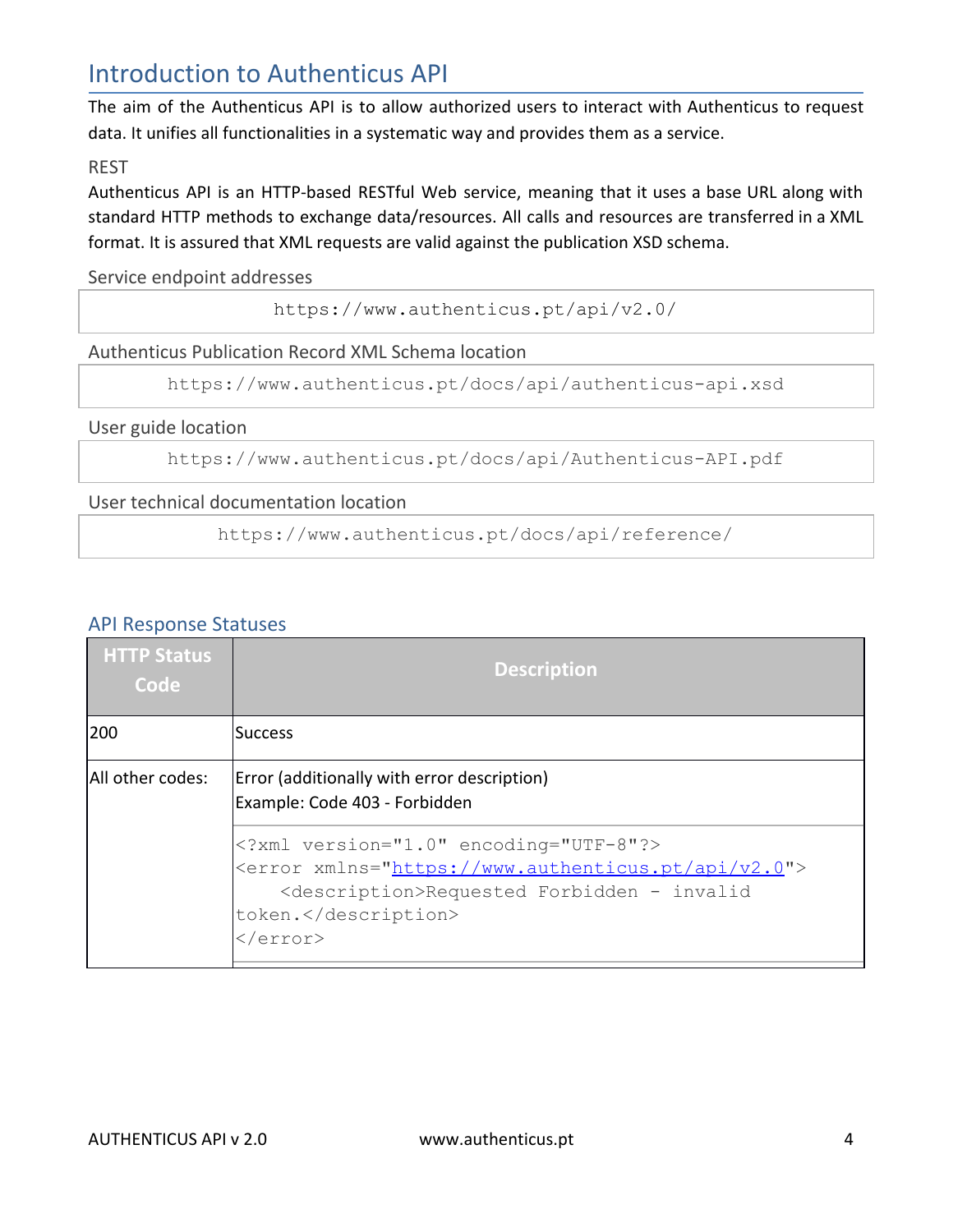# <span id="page-4-0"></span>API Authentication

Authenticus API is available to institutions that register to access it. Successful validation of authentication credentials is required prior to data retrieval.

Authenticus API authentication is based on an API Token. Institutions may request the API token using 'Request API Token' button available at the Institutional Profile interface, under the menu 'Contacts'. Only institution Administrators may request such a token, thus prior to requesting the token the institution must have an administrator associated. Please refer to the section 'Institution Profile Management' and 'Authenticus API requirements' for further instructions.

Authenticus team verifies if the institution can be granted access. The later access to the Authenticus data/resources is restricted based on b-ON license. Please refer to the section ´API Publication Profile´ for more information about publication profiles and access to publication metadata.

# <span id="page-4-1"></span>API Token Authentication

To invoke the API token authentication, the HTTP post request must contain the following HTTP header:

```
Header name: Authorization
Header value: "Bearer [api token]"
```
# <span id="page-4-2"></span>Sample HTTP Header Example

```
Encoding: UTF-8
HTTP Headers:
{
content-length=[636],
Authorization=[Bearer d3NmdXNlcjE6cGFzc3dvcmQ=],
connection=[keep-alive],
pragma=[no-cache],
content-type=[application/xml; charset=UTF-8],
Accept=[*]
}
```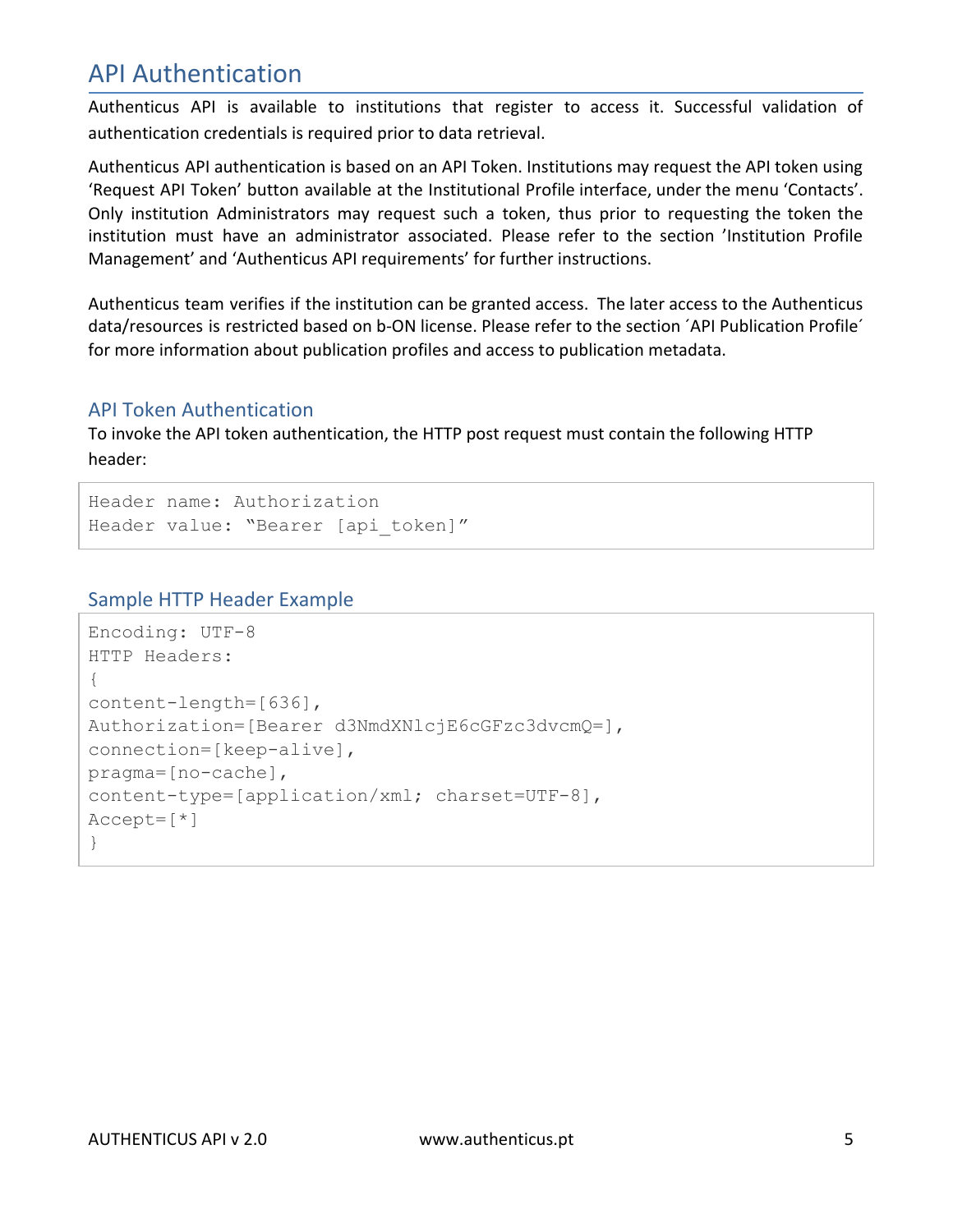# <span id="page-5-0"></span>API Operations/Actions Guidelines

# <span id="page-5-1"></span>**Overview**

The Authenticus API operations that can be invoked are listed in the table below. Access to different methods depends on the conditions agreed on granting access to the API. For technical details about the methods, please refer to the technical documentation, which can be found here:

https://www.authenticus.pt/docs/api/reference/

| <b>Operation</b>                                             | <b>HTTP</b><br>method | <b>URL</b>                                                    |
|--------------------------------------------------------------|-----------------------|---------------------------------------------------------------|
| <b>Search publications</b>                                   | <b>GET</b>            | /publications? [options]                                      |
| <b>Retrieve publication</b><br><b>Imetadata</b>              | GET                   | /publications/{publication-id}                                |
| <b>Retrieve publication</b><br>venue                         | GET                   | /publications/{publication-id}/venues                         |
| <b>Get researcher</b><br>profile                             | <b>GET</b>            | /researchers/{researcher-id}                                  |
| <b>Get researcher</b><br>publications                        | <b>GET</b>            | /researchers/{researcher-id}/publications                     |
| <b>Get Institution</b><br>Profile                            | <b>GET</b>            | /institutions/{institution-id}                                |
| <b>Get Institution</b><br><b>Structure</b>                   | <b>GET</b>            | /institutions/{institution-id}/structure/{ye<br>$ar$ / {type} |
| <b>Search for Institution</b><br>Researchers                 | <b>GET</b>            | /institutions/{institution-id}/researchers                    |
| <b>Get list of quartiles</b><br>for a journal <sup>1</sup> . | <b>GET</b>            | /journals/{journal-id}/quartiles                              |

**Table 2: Authenticus API operations/actions.**

The user technical documentation allows one to experiment with the operation requests available at Authenticus API and view examples of responses. The following examples demonstrate how to prepare a request. For further information, please refer to the user technical documentation.

 $1$  Quartiles are calculated by Authenticus

AUTHENTICUS API v 2.0 www.authenticus.pt 6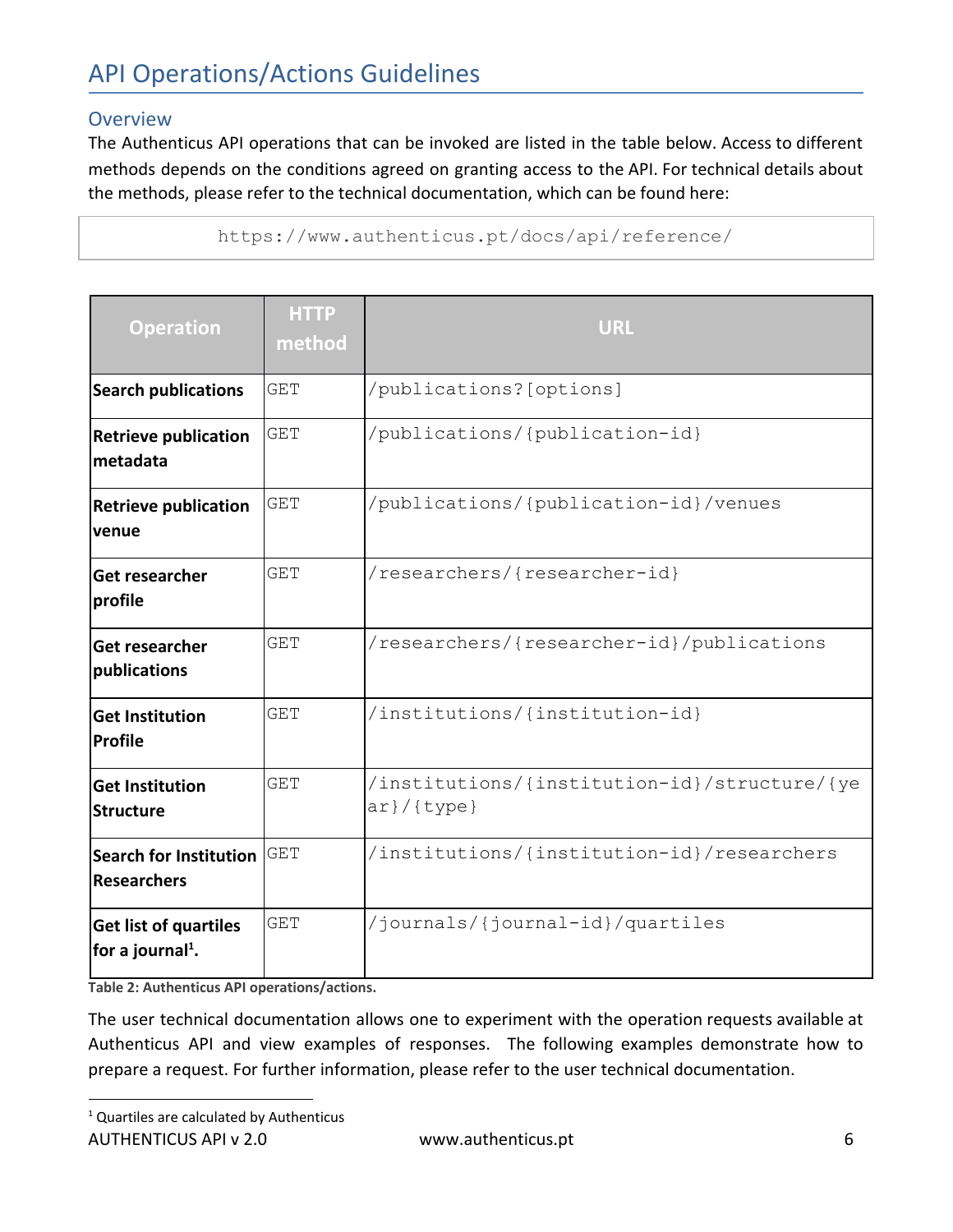AUTHENTICUS API v 2.0 www.authenticus.pt 7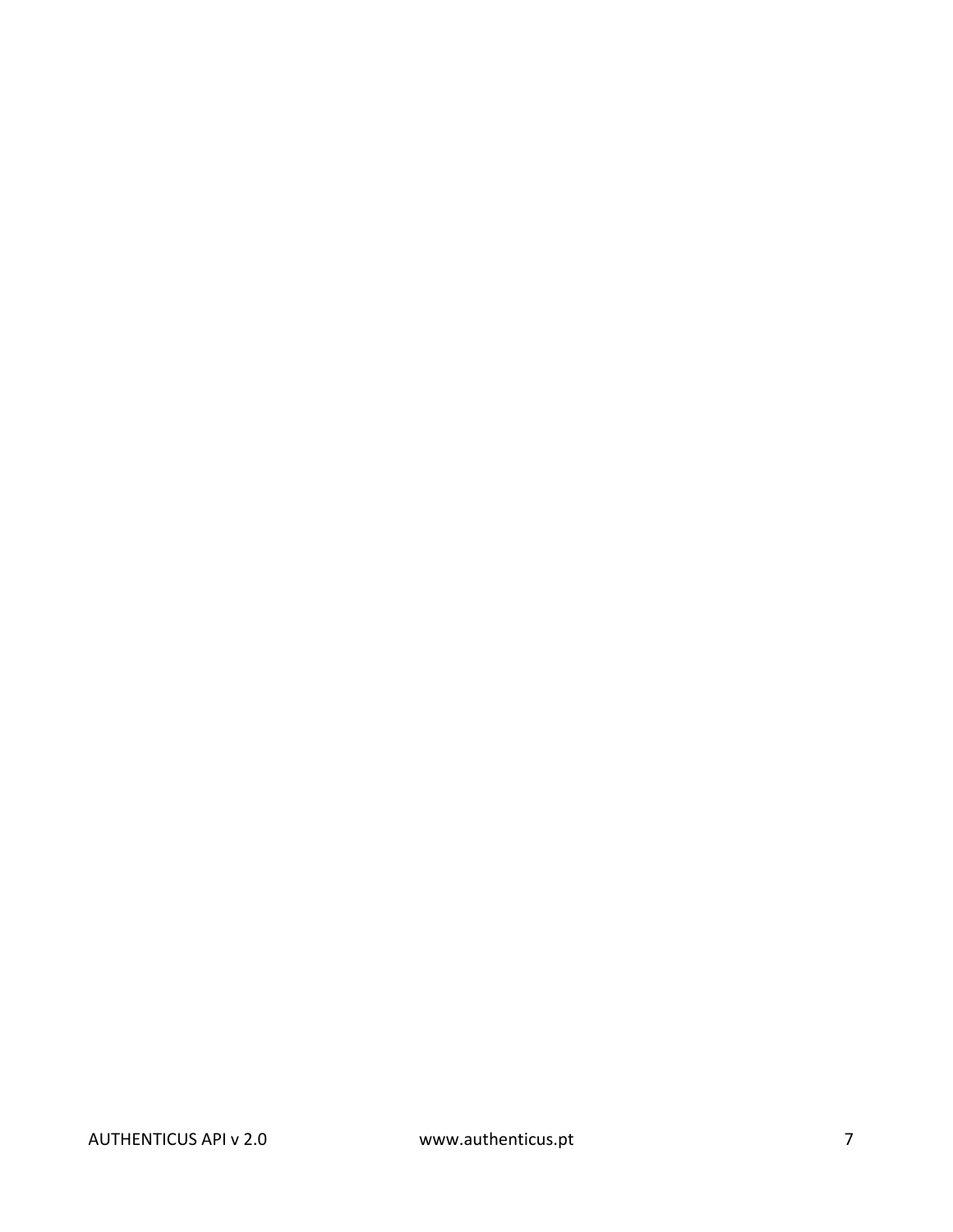# <span id="page-7-0"></span>Examples of Usage

## <span id="page-7-1"></span>Search publications example

The search publications method allows users to search for a publication by specifying the filter elements. The data returned has XML format.

#### **Example of usage:**

```
GET
https://www.authenticus.pt/api/v2.0/publications?filter.doi=10.1007/9
78-3-319-25017-5_1
```
<span id="page-7-2"></span>Retrieve Publication Metadata Example

This action allows users to retrieve the publication metadata from Authenticus database. The data returned has XML format.

## **Example of usage:**

To obtain the metadata for the Authenticus publication with identifier P-00G-SD4, the request should be:

GET https://www.authenticus.pt/api/v2.0/publications/P-00G-T5A

The answer to this request is a page with the metadata of the publication.

<span id="page-7-3"></span>Search Researcher Publications Example

This action returns a page with a list of publications of the researcher.

#### **Example of usage:**

To obtain the list of publications of researcher with identifier R-000-46M, the request should be:

```
GET
https://www.authenticus.pt/api/v2.0/researchers/R-000-46M/publication
                                  s
```
<span id="page-7-4"></span>Search for Institution Researchers

The search institution researcher's endpoint returns a page with a list of researchers of the institution.

To obtain the list of researchers associated with the institution I-000-1F8, the request should be:

```
GET
https://www.authenticus.pt/api/v2.0/institutions/I-000-1f8/researcher
                                  s
```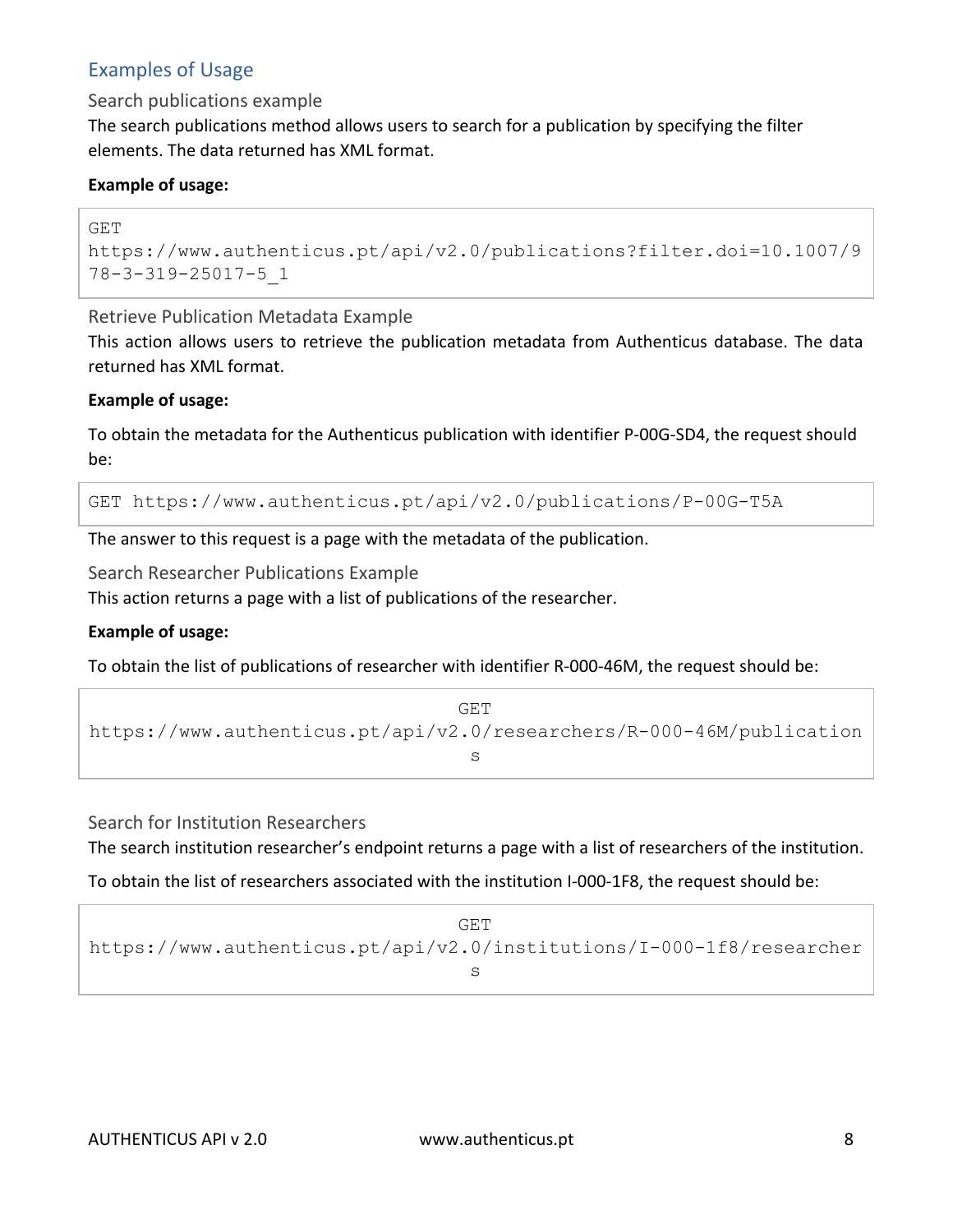# <span id="page-8-0"></span>Authenticus API requirements

In order to use the functionality of the Authenticus API and correctly extract data, we require that institution meet the following requirements.

- 1. The institution must have a profile at Authenticus and its profile must be updated.
- 2. The institution must have associated an institutional administrator.
- 3. The institutional administrator must have the API Token. API Token may be requested using the 'Request API Token' button available at the Institutional Profile interface, under the menu 'Contacts' or by sending emails to Authenticus support team.
- 4. By having an "updated profile" for an institution, we mean:
	- a. Data at institution profile, contacts, address, founded year are up-to-date,
	- b. Data about institution organizational structure is validated for the last 3 years
	- c. Institution has associated researchers for the last 3 years.
	- d. Members of an institution must have validated publications. Publications can be validated by members themselves or by the institution Administrator/Editor.

Please note that by using the Authenticus API, the institutions are able to retrieve the publications that are validated and associated with their members/researchers. Authenticus API does not export non validated publications. Furthermore, only the publications of the current team will be exported.

# <span id="page-8-1"></span>API Publication Profile

In Authenticus, access to publication's metadata is controlled by b-On (Online Knowledge Library) license. According to this license only aggregated institutions and their members have access to the full publication metadata record. To make Authenticus available for any kind of users and control metadata displays, publication data profiles were defined.

Authenticus Publication Data Profile is a configuration of metadata of publication, where each configuration contains a set of fields which describe publication. Some profile contains all publication metadata fields, other has only basic, publically available fields.

Authenticus API provides publication metadata with fields defined in a 'Public Publication Data Profile'. Public publication data profile is the default profile available for general public and users without valid B-on license. The public profile provides access to basic publication metadata, not more than what is publically available all over the Internet. Read more about Public Publication Data Profile and b-on limitations in documentation about the subject:

```
https://www.authenticus.pt/docs/manuals/Authenticus-Publication-Profi
                               le.pdf
```